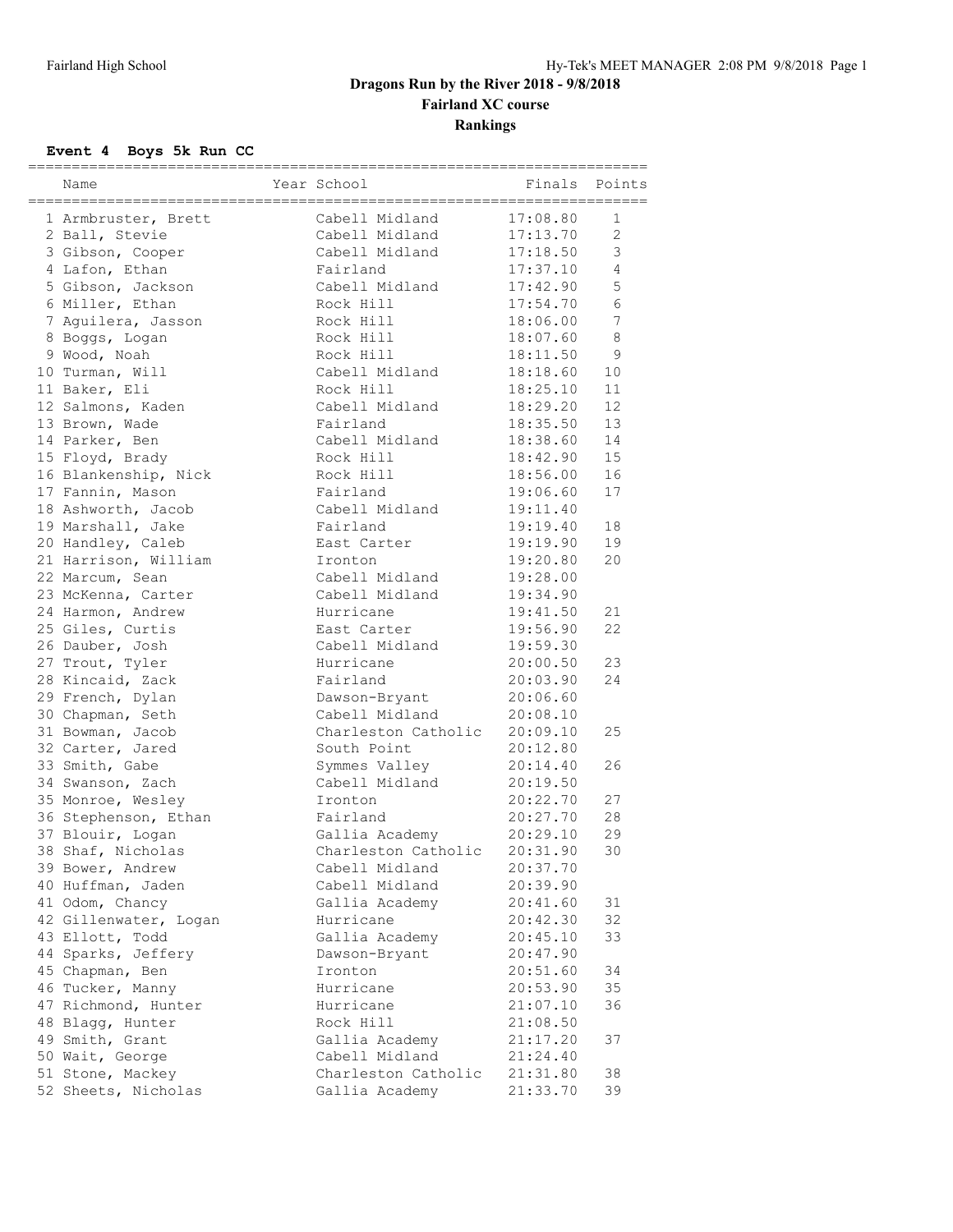# **Dragons Run by the River 2018 - 9/8/2018 Fairland XC course Rankings**

### **....Event 4 Boys 5k Run CC**

| 53 Harris, Spencer    | Fairland            | 21:38.00 | 40 |
|-----------------------|---------------------|----------|----|
| 54 Griffith, Jordan   | Rock Hill           | 21:41.30 |    |
| 55 Bowman, Logan      | Charleston Catholic | 21:44.50 | 41 |
| 56 Kessinger, Brady   | Hurricane           | 21:46.60 | 42 |
| 57 Blevins, Christian | Hurricane           | 21:55.70 | 43 |
| 58 Lawer, Ethan       | Gallia Academy      | 22:01.20 | 44 |
| 59 Adkins, Josh       | Cabell Midland      | 22:03.20 |    |
| 60 Handley, Colby     | East Carter         | 22:06.60 | 45 |
| 61 Brammer, Caden     | Symmes Valley       | 22:07.00 | 46 |
| 62 Buchanan, William  | Hurricane           | 22:08.10 |    |
| 63 Murnahan, Matt     | Ironton             | 22:17.40 | 47 |
| 64 Norton, Ben        | Cabell Midland      | 22:19.00 |    |
| 65 Marcum, Tyler      | Cabell Midland      | 22:20.30 |    |
| 66 Morgan, McKinley   | Hurricane           | 22:21.40 |    |
| 67 Hayes, Kevin       | Charleston Catholic | 22:22.10 | 48 |
| 68 Ashley, Ryan       | Ironton             | 22:23.20 | 49 |
| 69 Bragg, Parker      | Charleston Catholic | 22:24.50 | 50 |
| 70 Scherer, Drew      | Symmes Valley       | 22:25.70 | 51 |
| 71 Peyton, Levi       | Cabell Midland      | 22:27.60 |    |
| 72 Ferguson, Luke     | Dawson-Bryant       | 22:29.60 |    |
| 73 Schwall, Gryatt    | Gallia Academy      | 22:32.30 | 52 |
| 74 Watts, Clayton     | Fairland            | 22:33.70 |    |
| 75 Womack, Nate       | Cabell Midland      | 22:37.40 |    |
| 76 Bailey, Ethan      | Charleston Catholic | 22:38.50 | 53 |
| 77 Holtsclaw, Zachary | East Carter         | 22:39.70 | 54 |
| 78 Pennington, Skylar | Hurricane           | 22:45.60 |    |
| 79 Wilson, Peyton     | Ironton             | 22:49.80 | 55 |
| 80 Deiss, Christian   | Hurricane           | 23:00.40 |    |
| 81 Watts, Ty          | Cabell Midland      | 23:11.20 |    |
| 82 Bishop, Xander     | Hurricane           | 23:33.60 |    |
| 83 Witte, Thomas      | Hurricane           | 23:39.10 |    |
| 84 Brammell, Blaine   | East Carter         | 23:44.50 | 56 |
| 85 Horton, Jonathan   | East Carter         | 24:06.30 | 57 |
| 86 Knipp, Michael     | Rock Hill           | 24:10.50 |    |
| 87 Akers, Jacob       | Ironton             | 24:15.60 | 58 |
| 88 Bailey, Justin     | Cabell Midland      | 24:20.00 |    |
| 89 Saunders, Ethan    | Gallia Academy      | 24:27.50 |    |
| 90 Kuhn, Colton       | Dawson-Bryant       | 24:49.20 |    |
| 91 McKinney, Jack     | Cabell Midland      | 25:09.40 |    |
| 92 Giles, Eli         | East Carter         | 25:18.60 | 59 |
| 93 Cantrell, T.J.     | South Point         | 25:20.60 |    |
| 94 Jackson, Clay      | Hurricane           | 25:24.20 |    |
| 95 Morris, Bryce      | Cabell Midland      | 25:27.60 |    |
| 96 Albergaber, Usef   | Cabell Midland      | 25:30.70 |    |
| 97 Smith, Jaxon       | Hurricane           | 25:32.30 |    |
| 98 Copeland, Stephen  | East Carter         | 25:35.40 |    |
| 99 Cremeans, Daniel   | Ironton             | 25:48.60 |    |
| 100 Hoopes, Ian       | Cabell Midland      | 25:50.90 |    |
| 101 Sanders, Tyler    | Ironton             | 25:52.10 |    |
| 102 Salyers, Thaxton  | Symmes Valley       | 25:58.60 | 60 |
| 103 Perry, Cole       | Hurricane           | 26:02.80 |    |
| 104 Ashley, Nick      | Ironton             | 26:10.40 |    |
| 105 McGrew, Mitchell  | Hurricane           | 26:33.50 |    |
| 106 Henry, Derek      | Gallia Academy      | 26:49.30 |    |
| 107 Ayoob, Mathew     | Charleston Catholic | 27:04.20 |    |
|                       |                     |          |    |